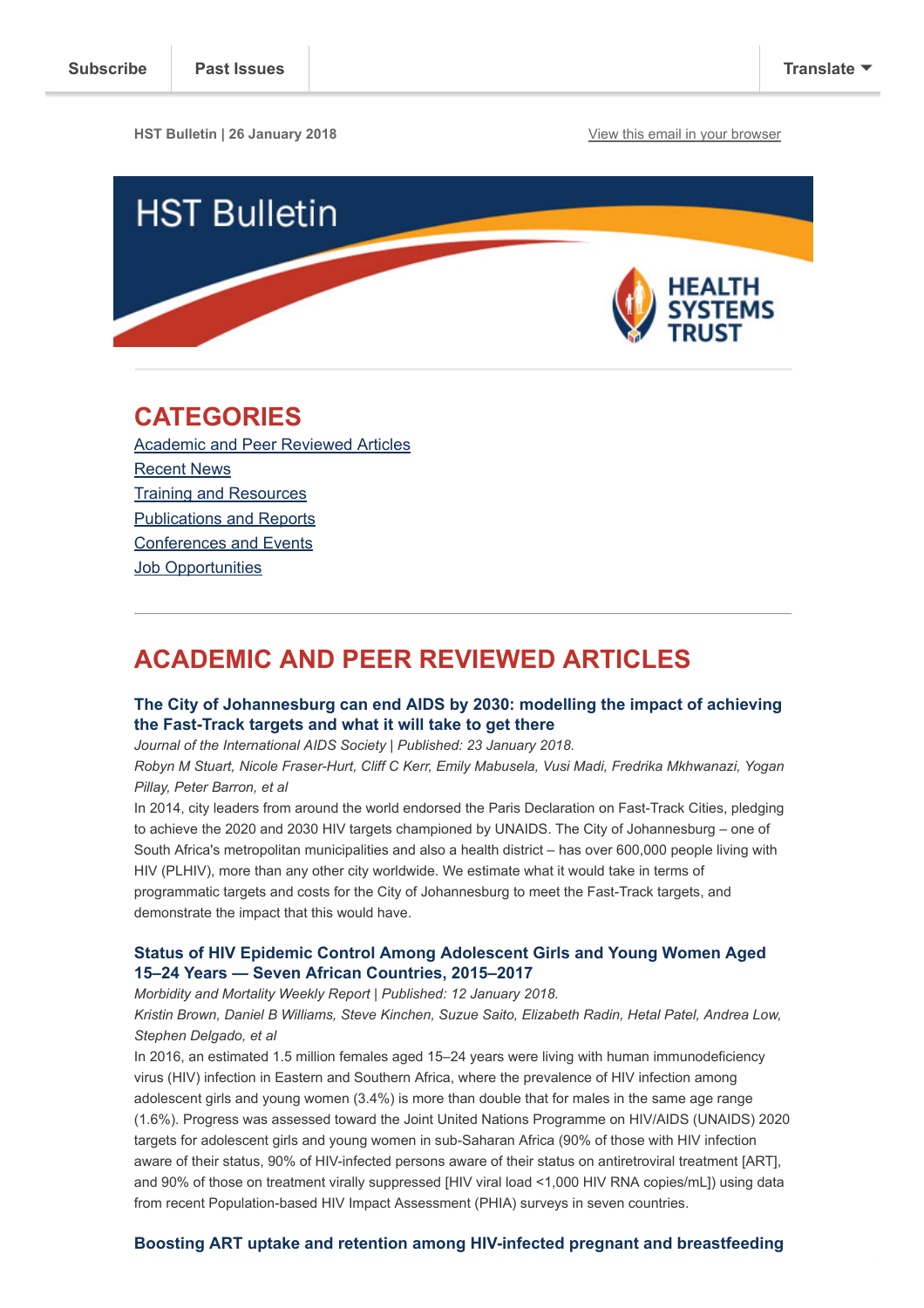#### [women and their infants: the promise of innovative service delivery models](http://onlinelibrary.wiley.com/doi/10.1002/jia2.25053/abstract;jsessionid=11A236B95EEA19E389A05C470A63A8D9.f03t04?systemMessage=Please+be+advised+that+we+experienced+an+unexpected+issue+that+occurred+on+Saturday+and+Sunday+January+20th+and+21st+that+caused+the+site+to+be+down+for+an+extended+period+of+time+and+affected+the+ability+of+users+to+access+content+on+Wiley+Online+Library.+This+issue+has+now+been+fully+resolved.++We+apologize+for+any+inconvenience+this+may+have+caused+and+are+working+to+ensure+that+we+can+alert+you+immediately+of+any+unplanned+periods+of+downtime+or+disruption+in+the+future.). The promise of innovative service  $J_{\rm c}$   $\sim$  T and I issues [Subscribe](http://eepurl.com/cgRQo9) | Past Issues

Meena Srivastava, David Sullivan, B Ryan Phelps, Surbhi Modi, Laura N Broyles With the rapid scale-up of antiretroviral treatment (ART) in the "Treat All" era, there has been increasing emphasis on using differentiated models of HIV service delivery. The gaps within the clinical cascade for mothers and their infants suggest that current service delivery models are not meeting families' needs and prompt re-consideration of how services are provided. This article will explore considerations for differentiated care and encourage the ongoing increase of ART coverage through innovative strategies while also addressing the unique needs of mothers and infants.

# [A fuzzy set qualitative comparative analysis of 131 countries: which configuration of](https://equityhealthj.biomedcentral.com/articles/10.1186/s12939-018-0724-1) the structural conditions can explain health better?

International Journal for Equity in Health | Published: 22 January 2018. Toktam Paykani, Hassan Rafiey and Homeira Sajjadi

According to the recommendations of the World Health Organization Commission On Social Determinants of Health (CSDH) for intersectoral action on health, the well-being of and equity in health within a population are achieved via a complex fusion of policies and actions. In this study, following the CSDH's approach and considering set-theoretic relations, we aimed to unravel this complexity and answer the kinds of questions that are outside the scope of conventional variable-oriented approach.

# [The Public Health Community Platform, Electronic Case Reporting, and the Digital](https://journals.lww.com/jphmp/fulltext/2018/03000/The_Public_Health_Community_Platform,_Electronic.14.aspx) **Bridge**

Journal of Public Health Managemnet and Practice | Published: 1 March 2018. Mary Ann Cooney, Michael F Iademarco, Monica Huang, William R MacKenzie, Arthur J Davidson At the intersection of new technology advancements, ever-changing health policy, and fiscal constraints, public health agencies seek to leverage modern technical innovations and benefit from a more comprehensive and cooperative approach to transforming public health, health care, and other data into action. State health agencies recognized a way to advance population health was to integrate public health with clinical health data through electronic infectious disease case reporting. The Public Health Community Platform (PHCP) concept of bidirectional data flow and knowledge management became the foundation to build a cloud-based system connecting electronic health records to public health data for a select initial set of notifiable conditions. With challenges faced and lessons learned, significant progress was made and the PHCP grew into the Digital Bridge, a national governance model for systems change, bringing together software vendors, public health, and health care. As the model and technology advance together, opportunities to advance future connectivity solutions for both health care and public health will emerge.

[\(Return to Top\)](#page-0-1)

# <span id="page-1-0"></span>RECENT NEWS

# [New medicine dispensing model a hit in Mpumalanga](https://www.health-e.org.za/2018/01/25/new-medicine-dispensing-model-hit-mpumalanga/)

Health-e News | 25 January 2018.

The new, recently introduced Central Chronic Medicines Dispensing and Distribution (CCMDD) programme for patients on antiretrovirals and other chronic medication has already proven to be a major benefit.

### [Why some HIV-positive people develop AIDS quicker than others is now clearer](https://www.businesslive.co.za/bd/national/health/2018-01-19-why-some-hiv-positive-people-develop-aids-quicker-than-others-is-now-clearer/) BD Live | 19 January 2018.

HIV/AIDS researchers have never understood why people infected with HIV developed AIDS at different times, but now they suspect that it all has to do with their genes.

## [We found ways to shorten the turnaround time for diagnosing babies with HIV](https://theconversation.com/we-found-ways-to-shorten-the-turnaround-time-for-diagnosing-babies-with-hiv-89398)

The Conversation Africa | 17 January 2018.

They say timing is everything. And in sub-Saharan Africa, where roughly a third of untreated HIV infected babies die before they reach the age of one, a timely diagnosis is everything.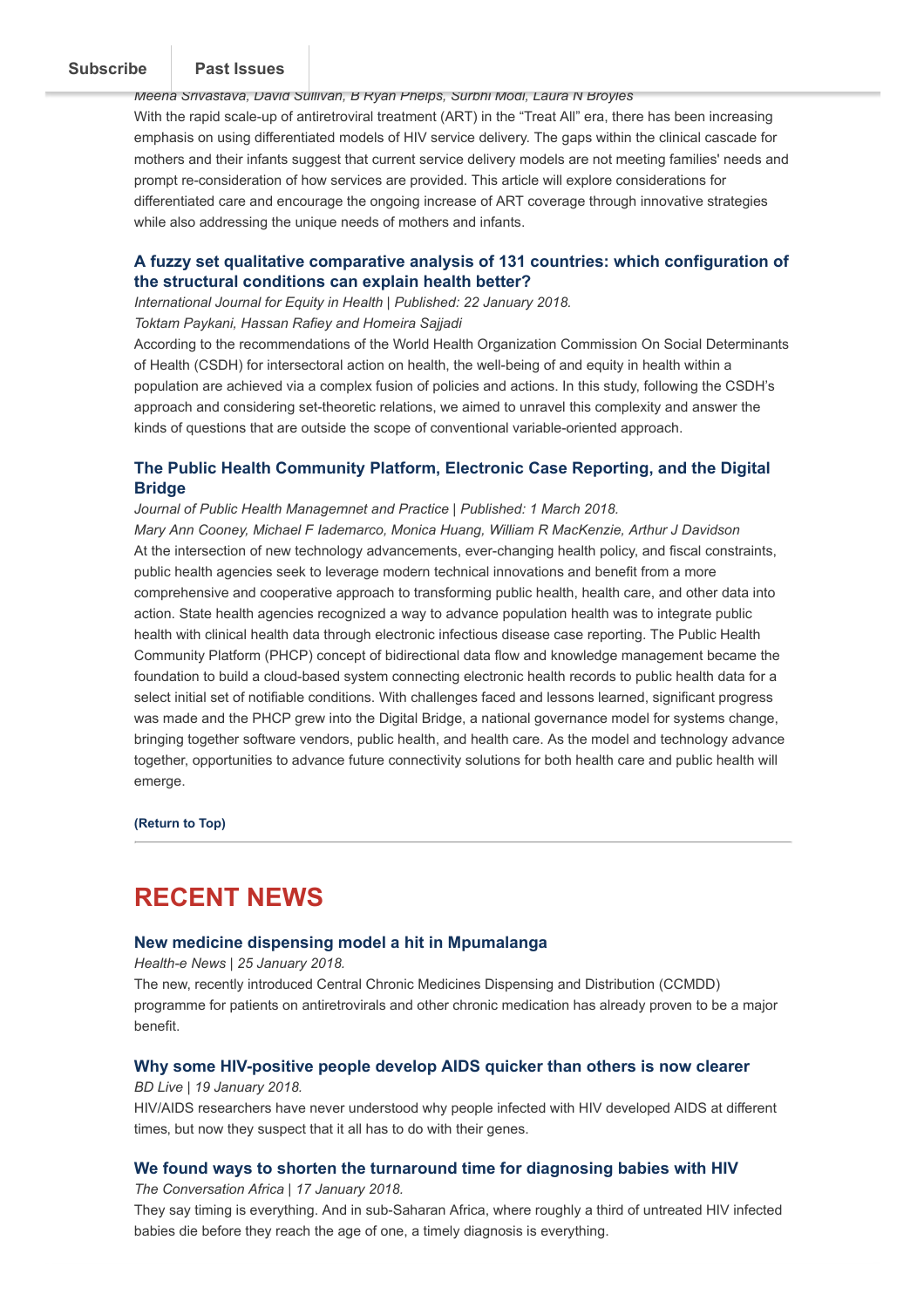# [Subscribe](http://eepurl.com/cgRQo9) Past Issues

Health-e News | 22 January 2018.

How do we create a generation of young women who know their rights and young men who are less likely than their fathers to raise their fists? The Department of Basic Education believes we can learn from Sweden, and improve sexuality education in schools to teach learners about gender inequality, power, violence, and rape culture.

### [SA higher education institutions rolling out PrEP](https://www.medicalbrief.co.za/archives/sa-higher-education-institutions-rolling-prep/)

### Medical Brief | 24 January 2018.

1 October, 2017 is set to become a memorable day in some higher-education institutions, writes Thuthukile Mbatha at Section27 in a Spotlight report. Mbatha writes: "It marks the day that Pre-Exposure Prophylaxis (PrEP) was first rolled out at select campus health clinics as a new, highly effective HIVprevention method.

## [Deadly fungus found in the Western Cape](https://www.timeslive.co.za/news/sci-tech/2018-01-25-deadly-fungus-found-in-the-western-cape/)

#### Time Live | 25 January 2018.

A mysterious new fungus, widespread in the Western Cape, kills half the people it infects. The fungus, Emergomyces africanus, was detected in soil samples at 11 locations as far apart as Simon's Town, Malmesbury and Kleinmond. It was also found in 10% of air samples collected over 50 weeks on a rooftop in Bellville, in Cape Town's northern suburbs.

## [Universal health coverage law approved in Egypt](http://www.thelancet.com/journals/lancet/article/PIIS0140-6736(18)30091-6/fulltext?code=lancet-site)

#### The Lancet | 20 January 2018.

A universal health coverage law expanding access to health care in Egypt was approved by parliament, ahead of presidential elections. Sharmila Devi reports. International observers and Egyptian medics have hailed a new universal health coverage law that received parliamentary approval in mid-December after years of discussion and planning. They are awaiting further details about implementation and funding. The news came 4 months ahead of the next presidential elections, which are scheduled to be held in late March.

## [Finalists announced for SA's first e-health innovation programme](https://www.medicalbrief.co.za/archives/finalists-announced-sas-first-e-health-innovation-programme/)

#### Medical Brief | 24 January 2018.

South Africa's first dedicated digital health accelerator, Digital Health Cape Town (DHCT), has announced the finalists for their inaugural Accelerator Programme designed to foster local e-health innovation. The selected finalists have each developed innovative e-health solutions that address real-world problems.

[\(Return to Top\)](#page-0-1)

# <span id="page-2-0"></span>TRAINING AND RESOURCES

### [Shining a light on the health behaviours of South Africans](https://www.youtube.com/watch?v=NK-SU67kF-g)

National Income Dynamics Study | 1 November 2017.

How we behave affects our health and our health impacts on the economy. The National Income Dynamics Study (NIDS) is making a key contribution to helping policy makers understand the health outcomes and health behaviours of South Africans over time. This video reports on key research findings from the first three waves of NIDS, South Africa's first and only national longitudinal (panel) study that provide unique insights into the livelihoods of South Africans over time.

### [Medical Academic](https://www.medicalacademic.co.za/)

### Continuing Professional Development Website

Medical Academic offers healthcare professionals the opportunity to access clinical content generated by Medical Chronicle, Specialist Forum, Frontshop Pharmacy Magazine and the SA Ophthalmology Journal. Medical Academic hosts articles that have been accredited for Continuing Professional Development (CPD) by approved accreditors. CPD articles enable healthcare professionals to stay up to date with industry standards, treatments and diagnosis. The content presented on Medical Academic is independently sourced and often presented by key opinion leaders in their respective fields.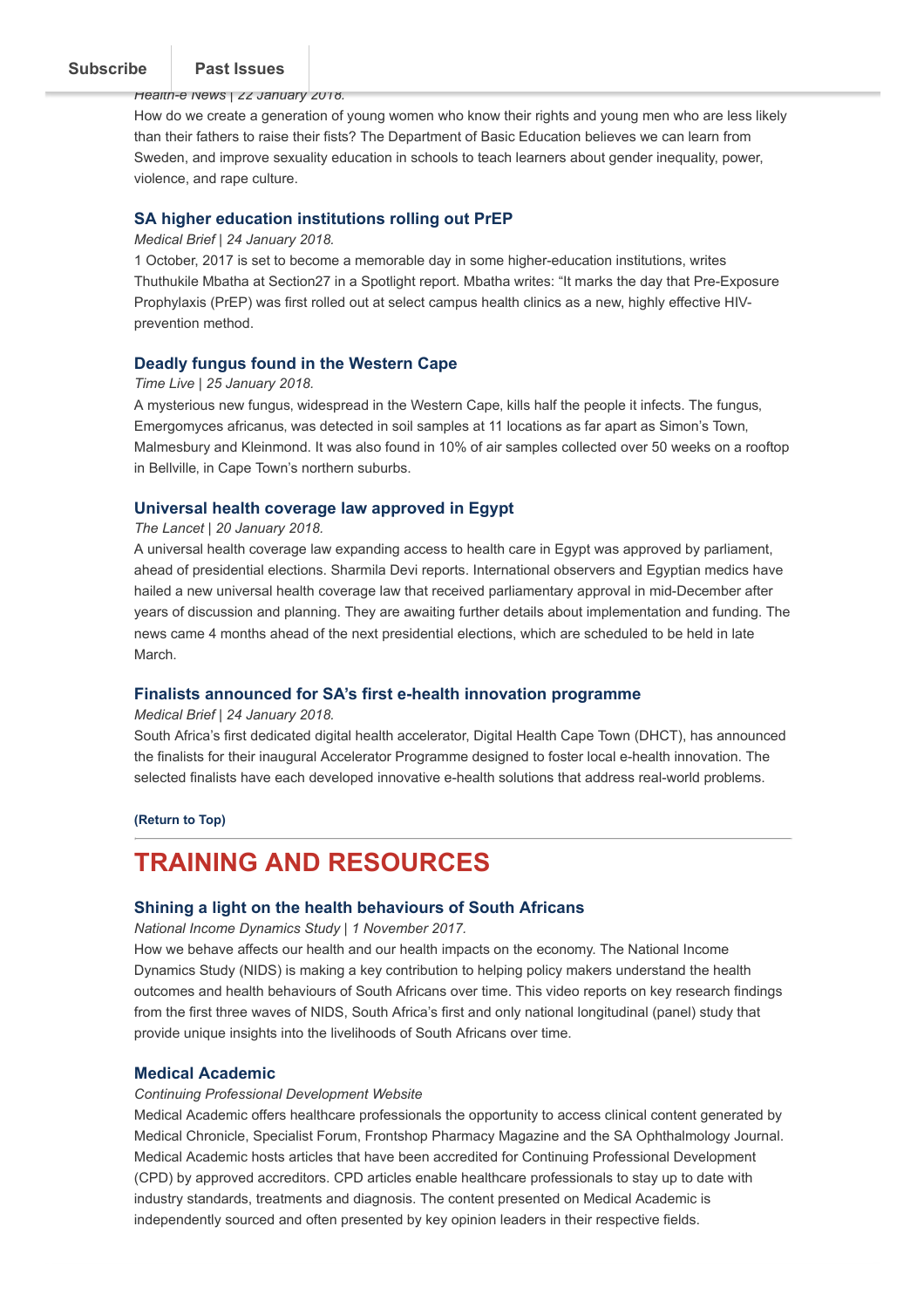$UIVE5UV$ | 2010.

The International technical guidance on sexuality education (the Guidance) was developed to assist education, health and other relevant authorities in the development and implementation of school-based and out-of-school comprehensive sexuality education programmes and materials. It is immediately relevant for government education ministers and their professional staff, including curriculum developers, school principals and teachers. Non-governmental organizations (NGOs), youth workers and young people can also use the document as an advocacy or accountability tool, for example by sharing it with decision-makers as a guide to best practices and/or for its integration within broader agendas, such as the SDGs.

[\(Return to Top\)](#page-0-1)

# <span id="page-3-0"></span>PUBLICATIONS AND REPORTS

### [South African Health Review 2018 Call for Abstracts](http://www.hst.org.za/publications/Pages/SAHR-2018-Call-for-Abstracts.aspx)

Health Systems Trust | Deadline: 30 January 2018.

The editorial team of the 2018 SAHR is currently seeking abstracts that give consideration to advances made in the health system over the past 21 years, and reflect on areas of improvement for the future. In particular, abstracts that address the following range of topics are requested:

- Human resources for health (e.g. community health workers, production and distribution of health care workers; planning and forecasting, task shifting etc.)
- Responses to the prevention and management of non-communicable diseases
- Progress and challenges towards implementing universal health coverage

# [A Mixed-Methods Study of the Nature and Extent of the Alcohol Trade in Khayelitsha](https://www.westerncape.gov.za/assets/departments/community-safety/alcohol_study_-_community_perceptions_to_alcohol_in_khayelitsha.pdf)

Western Cape Department of Community Safety | 1 August 2017.

The study describes the nature and extent of the alcohol trade in Khayelitsha, community perceptions and receptiveness to available interventions, including pricing, enforcement and marketing interventions. It juxtaposes key risk factors and harms drawn from empirical data alongside perceptions of these risks and harms.

# [Communicating Risk in Public Health Emergencies: A WHO Guideline for](http://www.hst.org.za/publications/NonHST%20Publications/Communicating%20Risk%20in%20Public%20Health%20Emergencies.pdf) Emergency Risk Communication (ERC) policy and practice

World Health Organisation | 10 January 2018.

Recent public health emergencies, such as the Ebola virus disease outbreak in West Africa (2014–2015), the emergence of the Zika virus syndrome in 2015–2016 and multi-country yellow fever outbreaks in Africa in 2016, have highlighted major challenges and gaps in how risk is communicated during epidemics and other health emergencies. The recommendations in these guidelines provide overarching, evidencebased guidance on how risk communication should be practised in an emergency.

[\(Return to Top\)](#page-0-1)

# <span id="page-3-1"></span>CONFERENCES AND EVENTS

#### [6th Global Congress for Qualitative Health Research](http://www.africasexuality.org/)

12-15 March 2018 Sun City, Northwest Province, South Africa

### [22nd International AIDS Conference \(AIDS 2018\)](https://www.aids2018.org/)

23-27 July 2018 RAI Amsterdam Convention Centre, Amsterdam, the Netherlands

[2nd International Workshop on HIV Adolescence](http://www.virology-education.com/event/upcoming/2nd-adolescence-workshop/)

10-12 October 2018